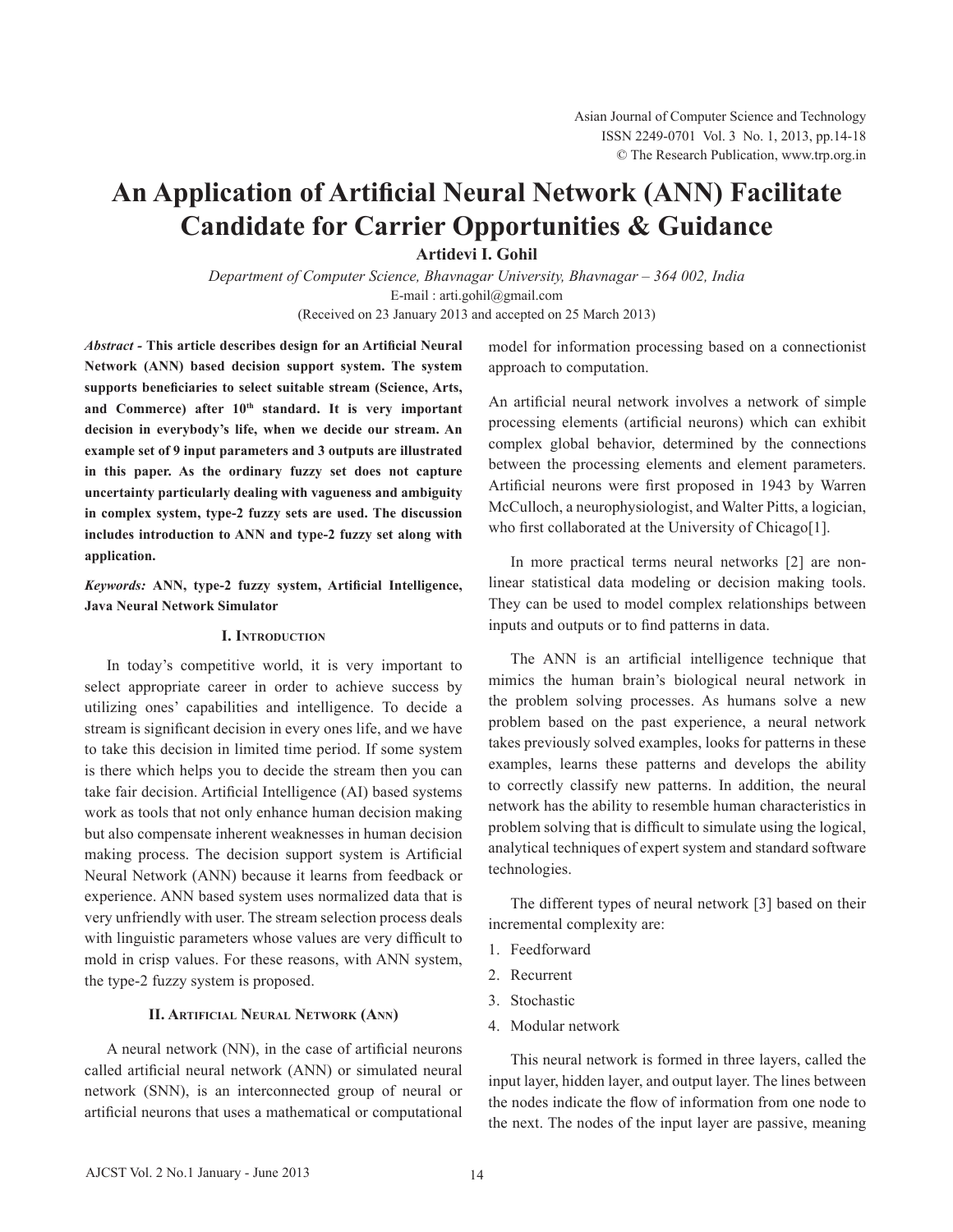

Fig.1Multi layer neural network

they do not modify the data. They receive a single value on their input, and duplicate the value to their multiple outputs. In comparison, the nodes of the hidden and output layer are active. This means they modify the data as shown in Figure1.

Each value from the input layer is duplicated and sent to all of the hidden nodes. This is called a fully interconnected structure. As shown in Figure 1, the values entering a hidden node are multiplied by weights, a set of predetermined numbers stored in the program. The weighted inputs are then added to produce a single number. This is shown in the diagram by the symbol,  $\Sigma$ . Before leaving the node, this number is passed through a nonlinear mathematical function called a sigmoid. This is an "s" shaped curve that limits the node's output. The output of this node is threshold to provide a positive or negative indication of the target's presence or absence in the input data. This architecture is very simple and much generalized. The ability of the neural network to provide useful data manipulation lies in the proper selection of the weights [3].

#### **III. Type-2 Fuzzy System**

 The ANN systems lack explicit explanation and reasoning facility, as knowledge is stored in the connections. Input values to ANN must be crisp and normalized unlike in real practice. Here the values of the parameters coming form users are vague and in the form of linguistic variable.

Type-2 fuzzy sets and systems generalize (type-1) fuzzy sets and systems so that more uncertainty can be handled. From the very beginning of fuzzy sets, criticism was made about the fact that the membership function of a type-1 fuzzy set has no uncertainty associated with it, something that seems to contradict the word fuzzy, since that word has the connotation of lots of uncertainty. So, what does one do when there is uncertainty about the value of the membership function? The answer to this question was provided in 1975 by the inventor of fuzzy sets, Prof. Lotfi A. Zadeh [4], when he proposed more sophisticated kinds of fuzzy sets, the first of which he called a type-2 fuzzy set. A type-2 fuzzy set lets us incorporate uncertainty about the membership function into fuzzy set theory, and is a way to address the above criticism of type-1 fuzzy sets head-on. And, if there is no uncertainty, then a type-2 fuzzy set reduces to a type-1 fuzzy set, which is analogous to probability reducing to determinism when unpredictability vanishes.

Type-2 fuzzy sets let us model and minimize the effects of uncertainties in rule base fuzzy logic system [6].

Mendal argues that many kinds of uncertainties can be present in a FLS and that type-1 fuzzy sets are inadequate to handle them, i.e., to directly model them and to minimize their effects, whereas type-2 fuzzy sets are adequate to handle them [7] Fig. 2 is a structure of type-2 Inference Fuzzy System.



Fig. 2 Type-2 Inference Fuzzy System Structure

#### *A.The Crisp Set versus the Fuzzy Set*

The crisp set is defined in such a way as to dichotomize the individuals in some given universe of discourse into two groups: members and nonmembers [5].

 However, many classification concepts do not exhibit this characteristic.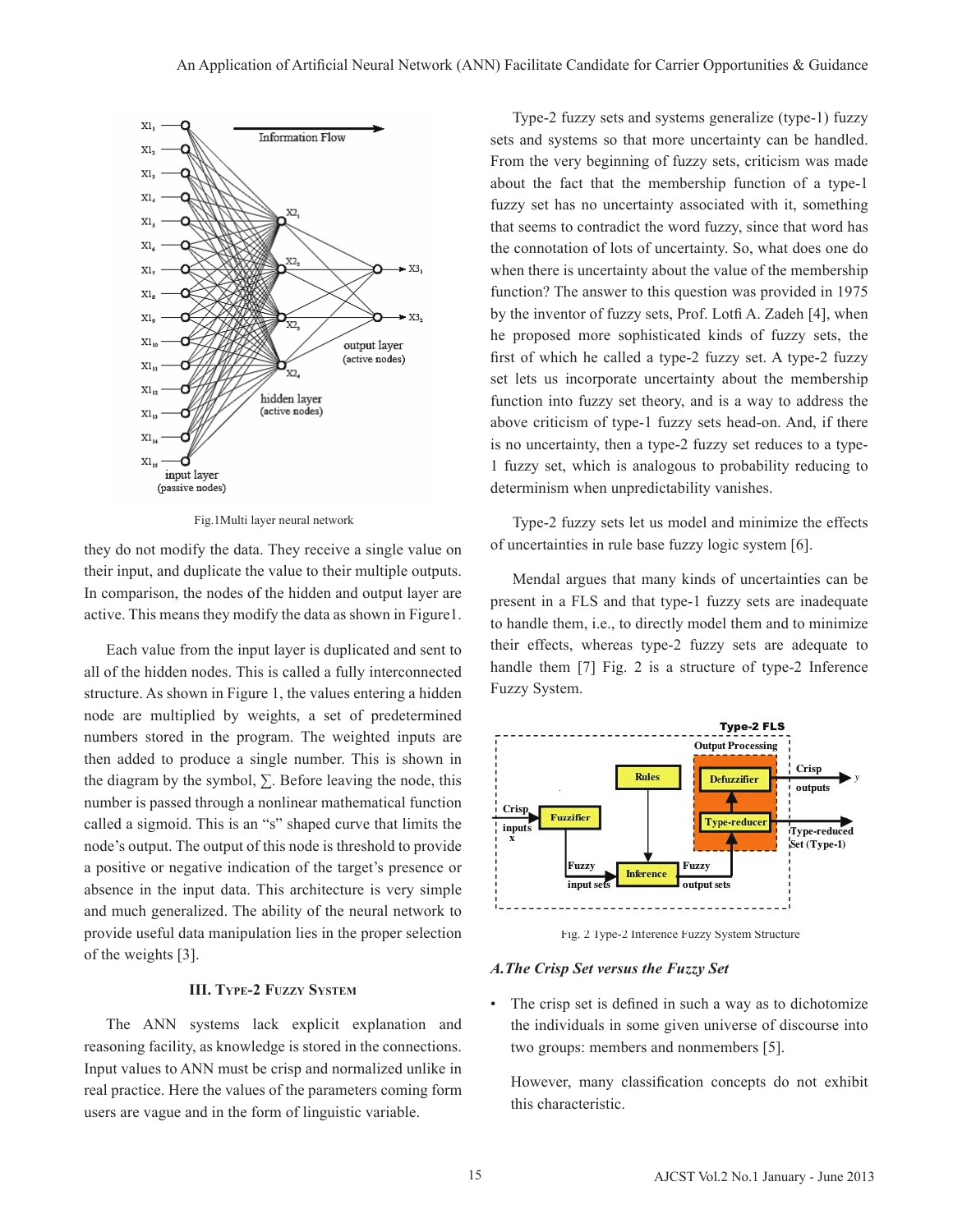For example, the set of tall people, expensive cars, or sunny days.

• A fuzzy set can be defined mathematically by assigning to each possible individual in the universe of discourse a value representing its grade of membership in the fuzzy set.

 For example: a fuzzy set representing our concept of sunny might assign a degree of membership of 1 to a cloud cover of 0%, 0.8 to a cloud cover of 20%, 0.4 to a cloud cover of 30%, and 0 to a cloud cover of 75%.

To improve understanding of perceptions in more human friendly way, a fuzzy system need some measure of dispersion to capture more about linguistic uncertainties than just a single Membership Function (MF). T1 FS can deal with a single MF.A T2 FS provides these measures of dispersion.



Fig. 3 Blurring of a type-1 membership function

The FOU represents the blurring of a type-1 membership function, and is completely described by its two bounding functions (Figure 3) [8], a lower membership function (LMF) and an upper membership function (UMF), both of which are type-1 fuzzy sets! Consequently, it is possible to use type-1 fuzzy set mathematics to characterize and work with interval type-2 fuzzy sets.

#### *B. An Application of ANN*

The proposed decision support system helps students while there are selecting their stream (Science, Arts and Commerce). The system has nine neurons in input layer and three neurons in output layer. A decision support system to select a stream has the following different parameters which affect the decision making.

- Interest in Management
- Performance in Theater/Painting/Poet/Music
- Interest in Sports
- Interest in Mathematics
- Interest in Science subjects
- Students Logic
- How much time spends on study?
- The result of 10th standard
- Financial condition

 Figure 4 is a user screen through which user can enter their data. Each parameter has options. First parameter Interest in Management has four options – High, Normal, Average and Less. Each one has some value associated with them between 0 and 1. First of all user has to enter their data into the user input screen. Depending on that value it will find out the solution as shown in figure 5.

| D:M-DATAMrtiVFuzzy systemWewVform.html - Windows Internet Explorer                                                                                                                                                   |                                                                                                                                                                                                                                                                                                                                                                                                              |                                                                     | ool |
|----------------------------------------------------------------------------------------------------------------------------------------------------------------------------------------------------------------------|--------------------------------------------------------------------------------------------------------------------------------------------------------------------------------------------------------------------------------------------------------------------------------------------------------------------------------------------------------------------------------------------------------------|---------------------------------------------------------------------|-----|
| C D:\A-DATA\Arti\Fuzzy system\Newl/form.html                                                                                                                                                                         |                                                                                                                                                                                                                                                                                                                                                                                                              | $\frac{1}{2}$ $\frac{1}{2}$ $\frac{1}{2}$ $\frac{1}{2}$ Live Search |     |
| View Favorites Tools Help<br>Edit<br>le.                                                                                                                                                                             |                                                                                                                                                                                                                                                                                                                                                                                                              |                                                                     |     |
| Suggested Sites . 2 Web Site Gallery .<br>Favorites                                                                                                                                                                  |                                                                                                                                                                                                                                                                                                                                                                                                              |                                                                     |     |
| E . W Type-2 fuzzy sets and syste  CD:\A-DATA\Arti\Fuzzy sy X                                                                                                                                                        |                                                                                                                                                                                                                                                                                                                                                                                                              | ☆ · 同 · □ 曲 · Page · Safety · Tools · @ ·                           |     |
|                                                                                                                                                                                                                      |                                                                                                                                                                                                                                                                                                                                                                                                              |                                                                     |     |
|                                                                                                                                                                                                                      | Enter your choices here:                                                                                                                                                                                                                                                                                                                                                                                     |                                                                     |     |
| nterest in Management:<br>nterest in Theater/Painting/Music:<br>nterest in Sports:<br>nterest in Mathematics:<br>nterest in Science:<br>(our Logic:<br><b>Result of 10th standard:</b><br><b>inancial Condition:</b> | © High © Normal © Average © Less<br>© High © Normal © Average © Less<br>© High © Normal © Average © Less<br>○ Advanced © Good ○ Medium ○ Less<br>© Advanced ⊙ Good ⊙ Medium ⊙ Less<br>© Advanced © Good © Average © Poor<br>Iow much time you can spend on study: ⊙ High ⊙ Average ⊙ Less ⊙ Very Less ⊙ No<br>© Distinction © First Class © Second Class © Pass Class<br>© Verv Good © Good © Average © Poor |                                                                     |     |

Fig.4 User Input Screen

 Here in this example, as shown in figure 5, there is one input layer with nine neurons, 2 hidden layers with six neurons each and one output layer with 3 neurons. The number of neurons in hidden layer should be less than the number of neurons in input layer and it should be greater than the number of neurons in output layer.

The heuristic used to determine number of hidden layer neuron is as follows:

$$
N_{\text{Hidden}} = \frac{1}{2} (N_{\text{Input}} + N_{\text{Output}})
$$

 Neural networks can learn from experience, so first we train the network by using training pattern data sets [9]. After the network is trained by training set, the system can be used to extend decision support to the users.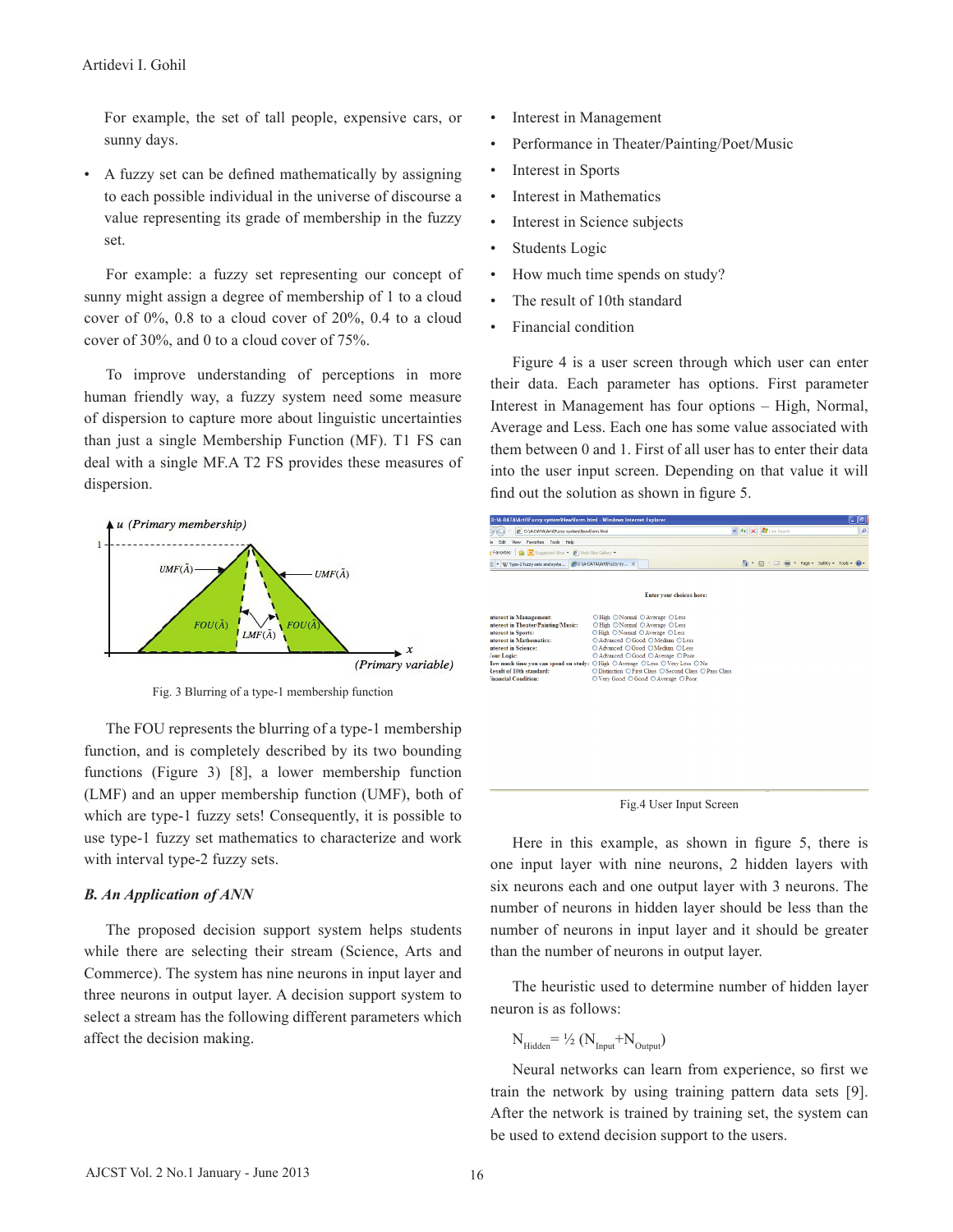## **IV. Method of Learning/Training**

 If the classification problem is separable, we still need a way to set the weights and the threshold, such that the threshold unit correctly solves the classification problem. This can be done in an iterative manner by presenting examples with known classifications, one after another. This process is called learning or training, because it resembles the process we go through when learning something. Simulation of learning by a computer involves making small changes in the weights and the threshold each time a new example is presented in such a way that the classification is improved. The training can be implemented by various different algorithms. Feed-forward neural networks can also be used for regression problems, which require continuous outputs, as opposed to binary outputs (0 and 1). By replacing the step function with a continuous function, the neural network outputs a real number. Often a 'sigmoid' function—a soft version of the threshold function—is used .The sigmoid function can also be used for classification problems by interpreting an output below 0.5 as class 0 and an output above 0.5as class 1; often it also makes sense to interpret the output as the probability of class 1.

## **V. Back-Propagation**

The previously mentioned back-propagation learning algorithm works for feed-forward networks with continuous output. Training starts by setting all the weights in the network to small random numbers. Now, for each input example the network gives an output, which starts randomly. We measure the squared difference between this output and the desired output—the correct class or value. The sum of all these numbers over all training examples is called the total error of the network. If this number was zero, the network would be perfect, and the smaller the error, the better the network. By choosing the weights that minimize the total error, one can obtain the neural network that best solves the problem at hand.

Among the many interesting properties of a neural network is the ability of the network to learn from its environment and to improve its performance through learning. A neural network learns about its environment through an iterative process of adjustments applied to its synaptic weights and thresholds.

We define learning in the context of neural networks as follows:

Learning is a process by which the free parameters of a neural network are adapted through a continuing process of stimulation by the environment in which the network is embedded.

The type of learning is determined by the manner in which the parameter changes take place.

After the training session the neural network is able to generate the output. The network receives input values from input layer and output suggestion regarding the stream to be selected is through output layer.

In output layer there are 3 neurons and on of them has value 1 and other 2 has value 0. The output pattern is like 1 0 0. The suggested output is with value 1. Here in this example the system suggests the Commerce stream. In figure 5, first neuron in output layer is for Commerce stream, second neuron is for Arts stream and third neuron is for Science stream.



Fig.5 Network structure with input pattern and suggested output

This network is designed using Java Neural Network Simulator (JavaNNS) [10]. Java Neural Network Simulator for neural networks is developed at the Wilhelm-Schickard-Institute for Computer Science in TÜbingen University, Germany. It is based on the Stuttgart Neural Network Simulator (SNSS) 4.2 kernel. The simulator is used to implement the design. The simulator software used provides options for creating neurons in different layers, initialization, generation of pattern files and learning from the pattern sets. JavaNNS provides control and log panel, and generates Error graph if it is required.